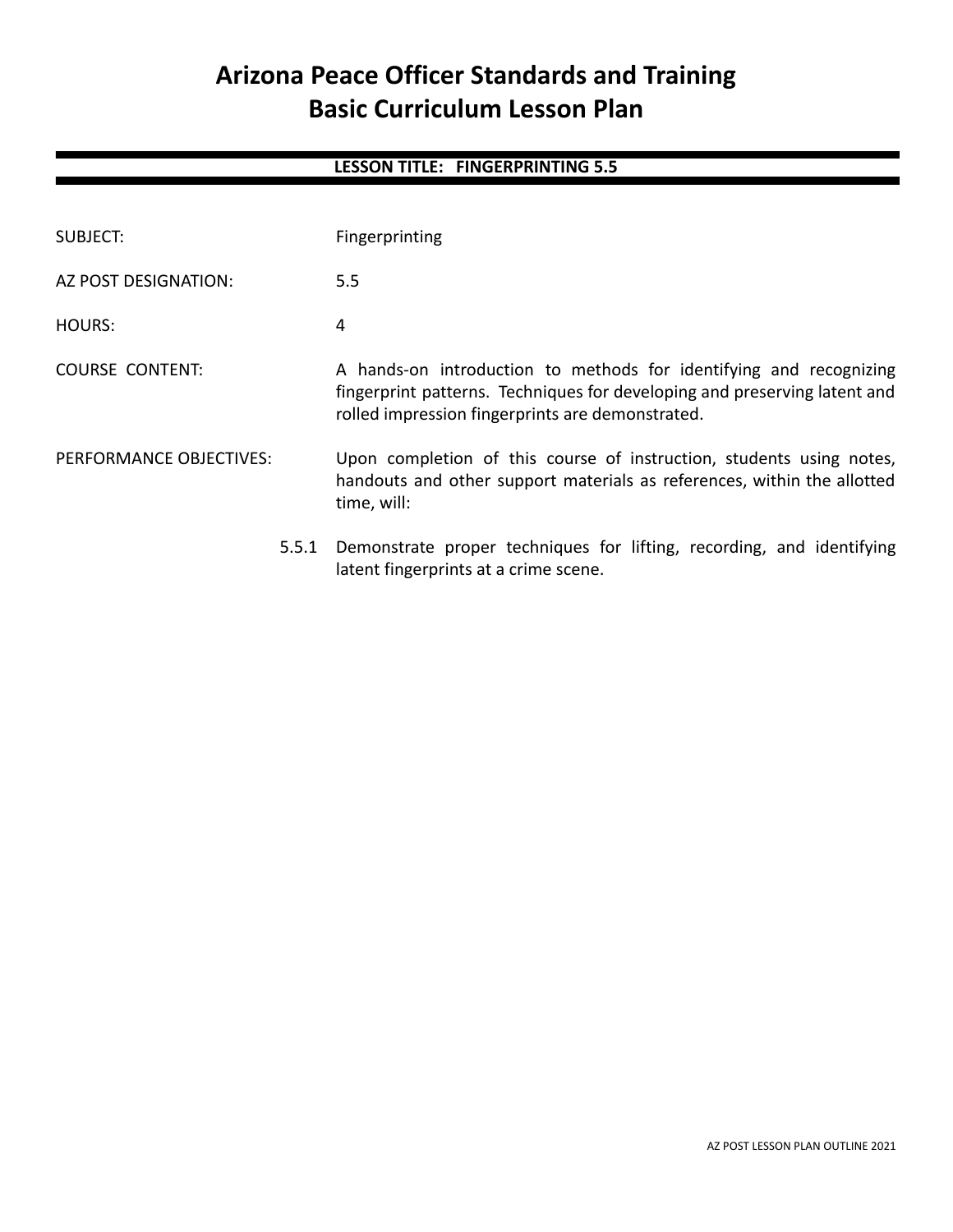| <b>LESSON TITLE: FINGERPRINTING</b>                                                                                                                                                                                            |                                                                                                                                                                                                                                                        | PAGE: 2                                                                                                                                                                          |  |
|--------------------------------------------------------------------------------------------------------------------------------------------------------------------------------------------------------------------------------|--------------------------------------------------------------------------------------------------------------------------------------------------------------------------------------------------------------------------------------------------------|----------------------------------------------------------------------------------------------------------------------------------------------------------------------------------|--|
| DATE FIRST PREPARED:                                                                                                                                                                                                           | <b>June 1995</b>                                                                                                                                                                                                                                       |                                                                                                                                                                                  |  |
| PREPARED BY:                                                                                                                                                                                                                   | <b>SME Committee</b>                                                                                                                                                                                                                                   |                                                                                                                                                                                  |  |
| <b>REVIEWED - REVISED:</b><br><b>REVIEWED - REVISED:</b><br><b>REVIEWED - REVISED:</b><br><b>REVIEWED - REVISED:</b><br><b>REVIEWED - REVISED:</b><br><b>REVIEWED - REVISED:</b><br>AZ POST - APPROVAL:<br>AZ POST - APPROVAL: | <b>SME Committee</b><br><b>SME Committee</b><br><b>SME Committee</b><br><b>AZPOST Staff</b><br>Lt. Dave Kelly, ALEA<br>AZPOST (DocX)<br><b>Richard Watling</b><br>Lori Wait                                                                            | DATE: September 1999<br>DATE: September 2002<br>DATE: April 2006<br>DATE: March 2009<br>DATE: November 2009<br>DATE: February 2022<br>DATE: November 2009<br>DATE: February 2022 |  |
| <b>INSTRUCTOR REFERENCES:</b>                                                                                                                                                                                                  |                                                                                                                                                                                                                                                        |                                                                                                                                                                                  |  |
| <b>CLASS LEVEL:</b>                                                                                                                                                                                                            | Student                                                                                                                                                                                                                                                |                                                                                                                                                                                  |  |
| <b>TRAINING AIDS:</b><br><b>INSTRUCTIONAL STRATEGY:</b>                                                                                                                                                                        | Drinking glasses, filler glass brushes, magnetic brushes, plastic<br>bags, aluminum foil, lifting tape, lift cards, printers ink, rollers,<br>inking plates, fingerprint cards (optional - card clamps or holders),<br>cleansing fluid and dry cloths. |                                                                                                                                                                                  |  |
| <b>SUCCESS CRITERIA:</b>                                                                                                                                                                                                       | Pass/fail on demonstration requirements.                                                                                                                                                                                                               |                                                                                                                                                                                  |  |
| <b>COMPUTER FILE NAME:</b>                                                                                                                                                                                                     | 5.5 Fingerprinting                                                                                                                                                                                                                                     |                                                                                                                                                                                  |  |
| DATE RELEASED TO THE SHARE FILE:                                                                                                                                                                                               | May 27, 2022                                                                                                                                                                                                                                           |                                                                                                                                                                                  |  |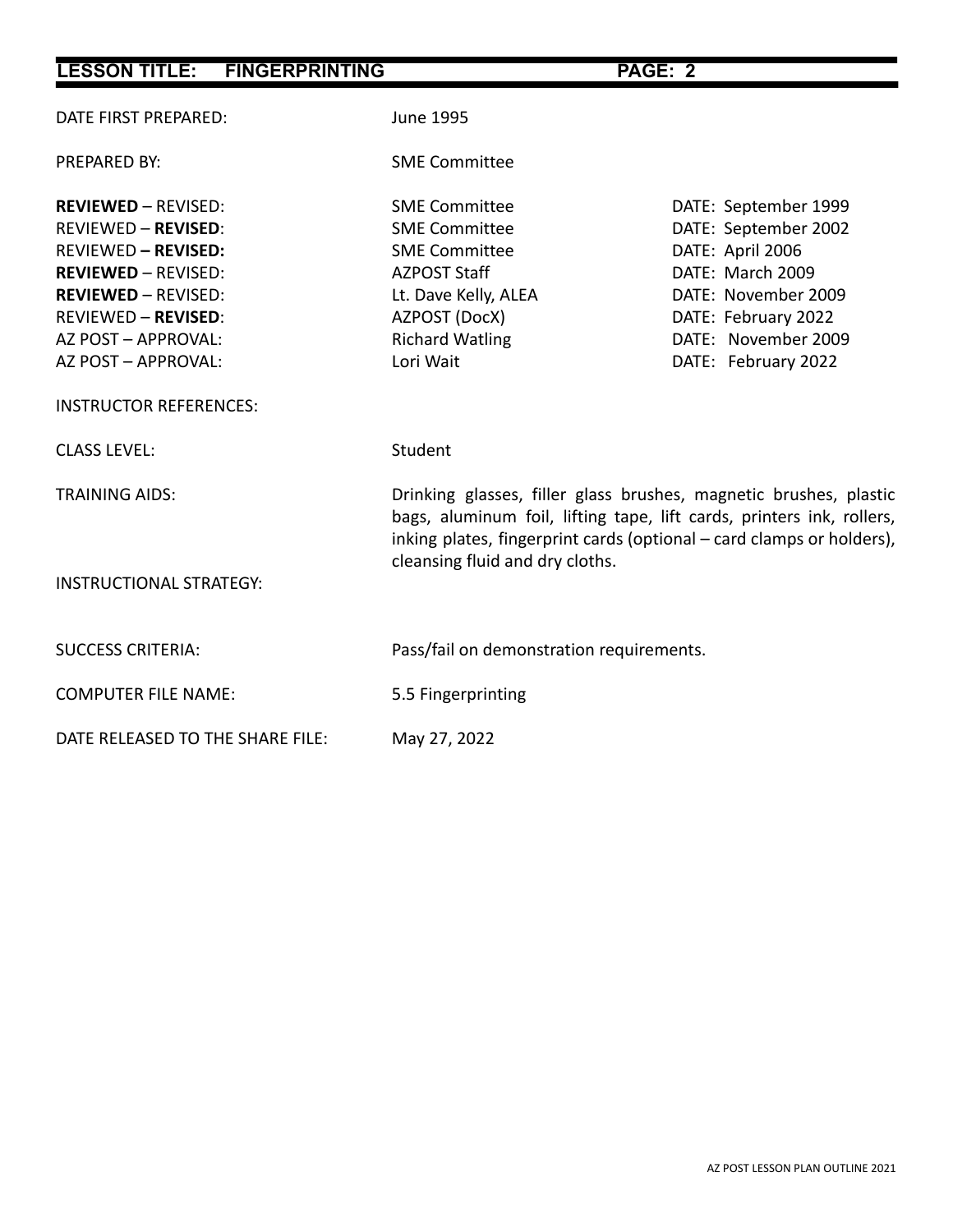# **LESSON TITLE: FINGERPRINTING PAGE: 3**

#### **I. INTRODUCTION**

- A. Instructor (self) introduction.
- B. Preview of performance objectives.

# **II. FINGERPRINTING STARTED IN THIS COUNTRY ABOUT 1880**

- **III. PRIOR TO THIS TIME, THE BEST MEANS OF CRIMINAL IDENTIFICATION WAS KNOWN AS THE "BERTILLON SYSTEM"**
	- A. This system was developed by Bertillon of the Paris, France, Police Department.
	- B. The system consisted of measurements of bone structure and various parts of the body.
		- 1. Length and width of the head.
		- 2. Length of left and right middle and little fingers.
		- 3. Length of right foot.
		- 4. Length of right ear.
		- 5. Breadth of cheek and various other measurements.
	- C. When fingerprints became more popular, a single print was added to the "Bertillon Chart" as a further means of identification.
		- 1. The various charts were divided into groups of small, medium and large for filing purposes and photos of front and profile views were usually attached.
		- 2. This method finally proved unsatisfactory.
			- a. Experts take a little different measurement.
			- b. Complete body development does not appear until about 21 years of age.
			- c. As a person grows older, the bone structure and features change.
			- d. The instruments used in the "Bertillon System" were very accurately calibrated and were usually made of brass and nickel and were so expensive that a small department could hardly afford one.
	- D. Probably the most damaging case against the "Bertillon System" was the case of Will West.
		- 1. Will West was a black man who was sent to the Leavenworth penitentiary as an escaped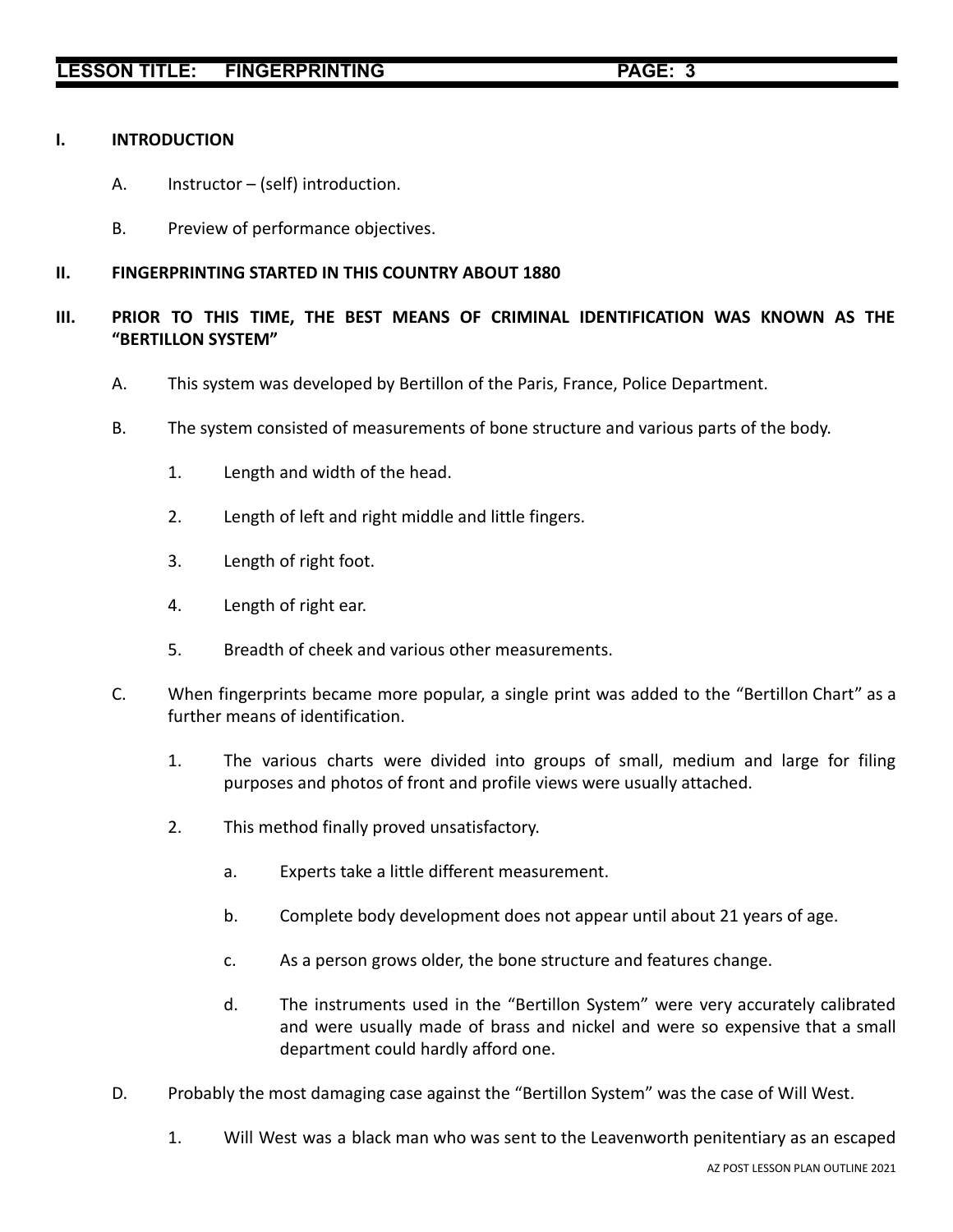# **LESSON TITLE: FINGERPRINTING PAGE: 4**

felon in 1903.

- 2. Will West swore he had never been in prison before.
- 3. Officials were sure he was lying as they had a "Bertillon Chart" on a Will West showing a black male with exactly the same measurements and the photograph looked identical.
- 4. However, the man was so emphatic in his denials that an investigation was started and they discovered that there was another Will West being detained in another penitentiary.
- 5. Fingerprints were taken and there was not the slightest similarity.

#### **IV. FINGERPRINTS**

- A. Fingerprints are the most valuable means of identification in police work.
- B. Fingerprints remain the same from birth to death until decomposition of the body.
- C. Two (2) men were responsible for the first study of fingerprints.
	- 1. Henry Faulds was a doctor in Japan.
		- a. Noticed fingerprints on old pottery and discovered each print to be different.
		- b. Started taking prints with ink and studied them.
		- c. Wrote an article for a British magazine called "Nature" in October of 1880.
		- d. He had an idea, at that time, of the possibility of using fingerprints as a means of criminal identification.
	- 2. William Herschel was a British Colonial official.
	- 3. Wrote to "Nature" magazine and stated that he had been using fingerprints for 20 years as a means of identifying the natives and slaves.
- D. Some writers have claimed that the Chinese used fingerprints as a means of identification in ancient times, but other writers disagree.
- E. Some old documents have been found in China with a single print on the bottom, but it is now generally believed that this was used as a signature rather than for identification.
- F. Francis Galton, an English biologist, became interested in what characteristics were inherited in fingerprints.
	- 1. Published a book in 1890 titled "Fingerprints."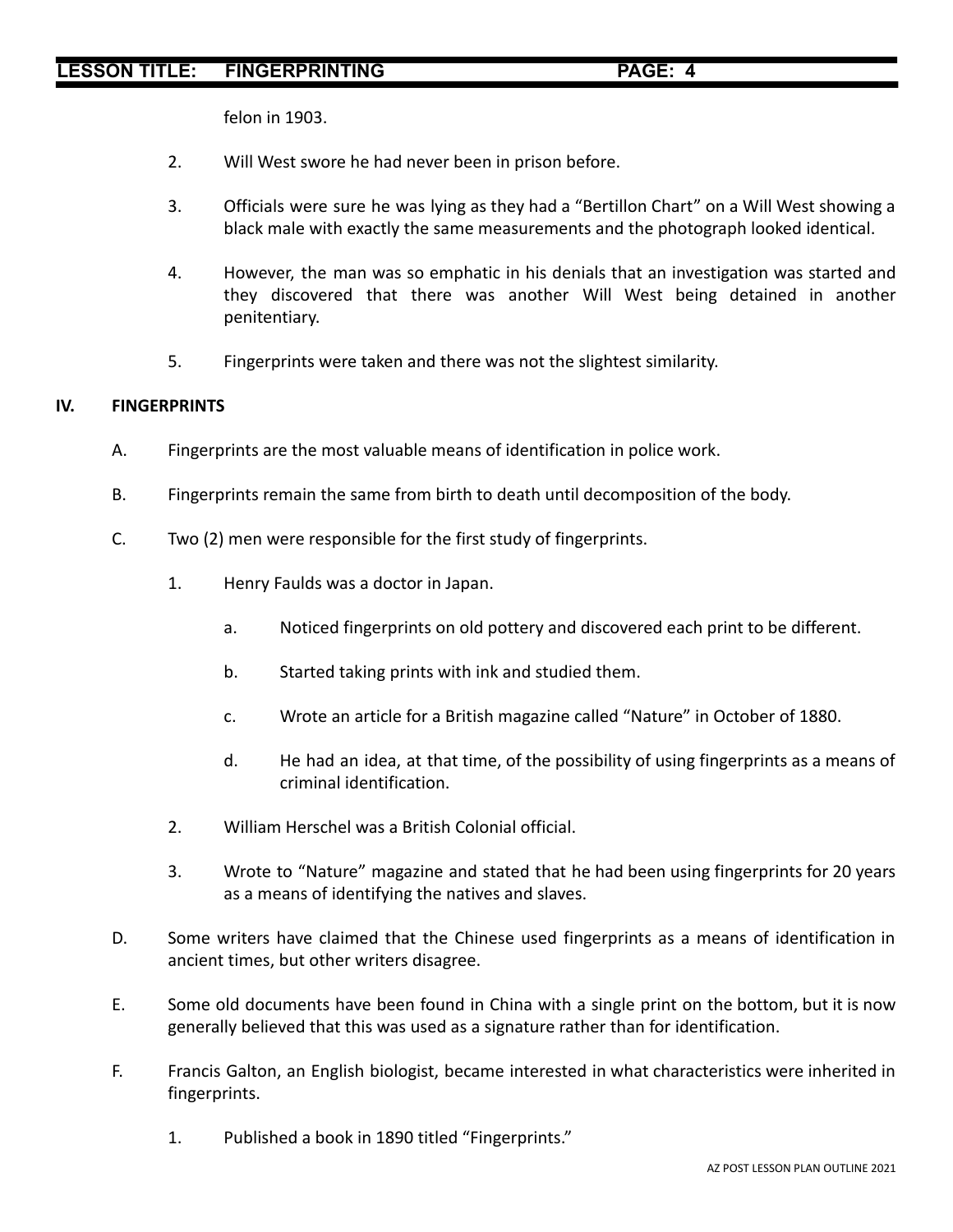- 2. He concluded that no similarity in prints was inherited.
- 3. He devised a form of classification.
- 4. His book caused the British government to appoint a committee to study the possibility of using fingerprints as a means of criminal identification.
- G. The year 1901 marked the official introduction of fingerprinting for criminal identification in England and Wales.
	- 1. The system employed was also developed from Galton's observations and was devised by Mr. (later Sir) Edward Richard Henry, then Inspector General of Police in Bengal and later Commissioner of London's Metropolitan Police.
	- 2. Henry simplified fingerprint classification and made it applicable to police identification.
	- 3. His system and that devised by Vucetich form the basis of all modern 10-finger fingerprint identification.
	- 4. It is the basic Henry System, with modifications and extensions, was used by the FBI and throughout the United States. *INSTRUCTOR NOTE: Discuss A.F.I.S (Automated Fingerprinting Identification System)*
- H. There is no set rule as to the number of similarities that are necessary.
- I. You may have heard of the Rule of Twelve, but no such rule exists in United States case law.
	- 1. Identifications are made on much less than 12 when other factors are taken into consideration such as odd or unusual patterns.
	- 2. The only purpose of the classification is to set up a filing system according to the various patterns.
		- a. In 1896, the IACP set up an Identification Bureau in Chicago using the "Bertillon System" then later changed over to the fingerprints.
		- b. In 1924, the IACP files in Chicago and the Leavenworth file were combined and turned over to the FBI and at that time it consisted of about 80,000 prints.
		- c. During the year of 1961, the Identification Bureau of the FBI received an average of nearly 23,000 fingerprint cards each working day.
		- d. At the end of 1961, the FBI files contained 161,800,000 sets of fingerprints representing an estimated 76,800,00 persons.
		- e. There is a dead file for the prints of a deceased person or after he/she reaches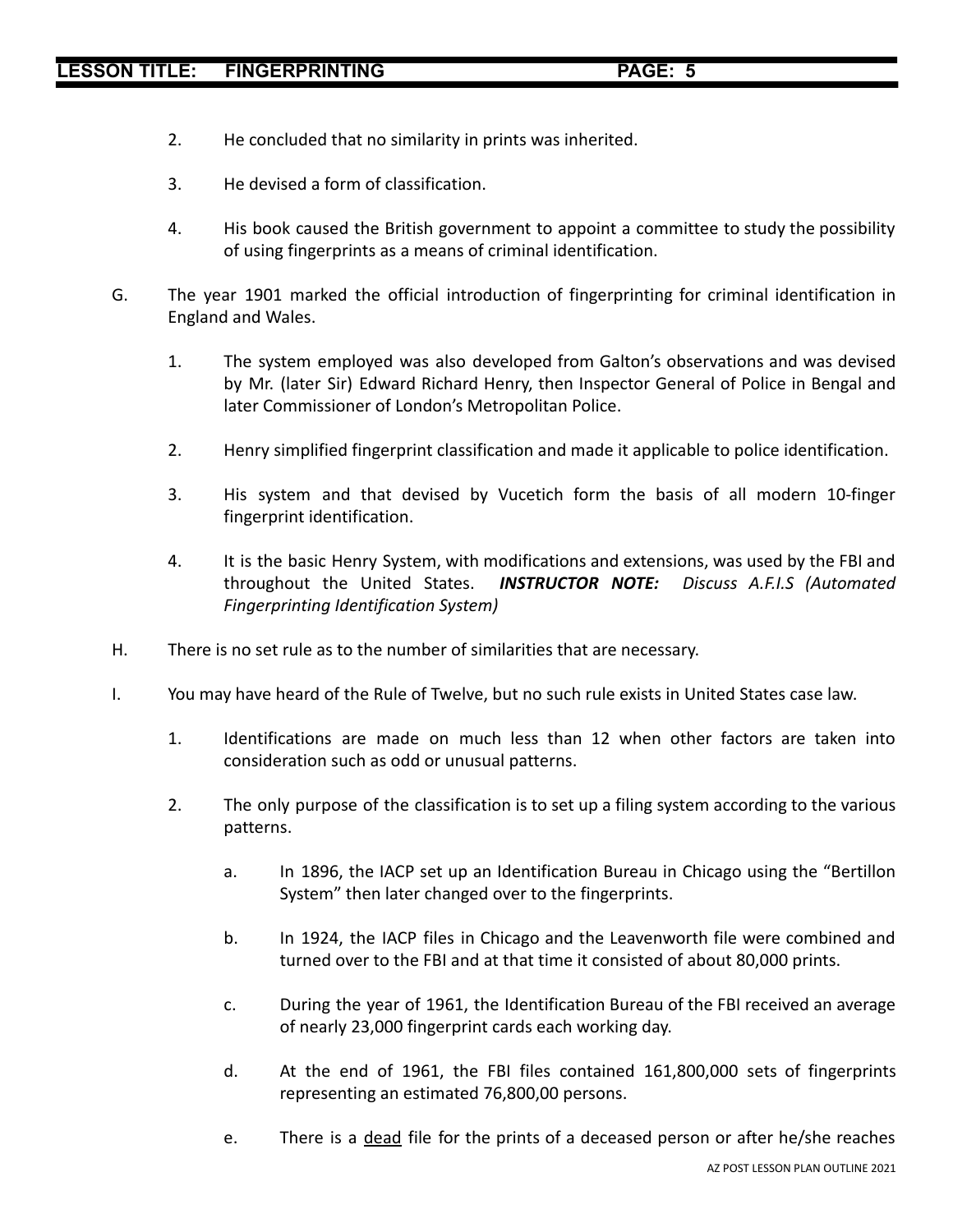the age of 90.

- f. The FBI cannot destroy a print or record after it has been submitted (even from the dead file) without an act of Congress.
- g. The facilities of the FBI, including the fingerprint files, are available to all law enforcement agencies.

#### **V. LATENT FINGERPRINTS**

- A. **Latent** definition: The word latent is derived from the Latin word latens meaning something that is lying dormant or hidden.
	- 1. The word latent as applied to fingerprints, therefore, means that they are usually hidden or invisible.
	- 2. The investigator must utilize certain established methods to bring them out where they can be seen and photographed, lifted and otherwise observed.
	- 3. How is a latent print left?
		- a. The fingerprint is made up of ridges or raised areas and spaces or depressed areas.
		- b. The ridges contain sweat pores.
		- c. Sweat is made up of 97% water and the other 3% is amino acids and organic sects.
		- d. There are no natural oils in sweat.
		- e. When you touch something with your fingers, you leave behind a thin layer of perspiration and body oils in the shape of the ridges of the fingers.
	- 4. You cannot tell the age of a latent print or the age, race or sex of the person who left it.
- B. The subject of latent fingerprints in law enforcement is one of extreme importance. *INSTRUCTOR NOTE: It is extremely discouraging to find prints at a crime scene and not be able to make an identification, but the times that a case are made will certainly offset the disappointment.*
- C. Circumstantial evidence presented in court is most generally viewed with doubt by the defense and in many cases by the judge.
	- 1. These doubts are usually conveyed to the jury.
	- 2. A latent fingerprint found at a crime scene definitely places a person at the location and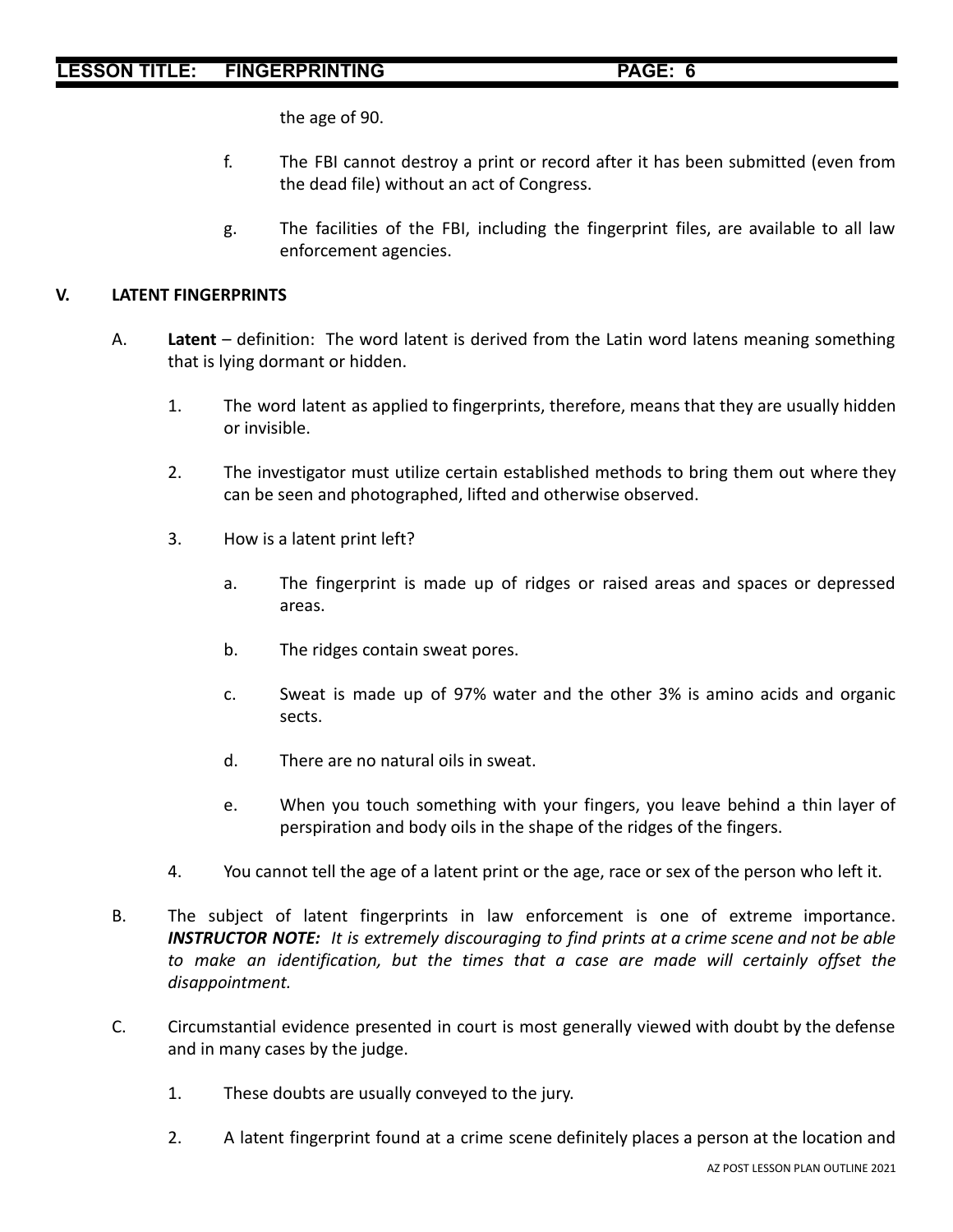# **LESSON TITLE: FINGERPRINTING PAGE: 7**

there is absolutely no doubt about it.

- 3. It should, therefore, follow that every effort be made to utilize prints in every way even when the accused person confesses.
- 4. The courts are becoming more strict with regard to duress claimed in obtaining a confession so that they may not be admitted as evidence.
- 5. It is better to have too much evidence than not enough.
- D. The only defense in cases of fingerprint identification is the legitimate handling of objects on which the accused could have left his/her prints. Identification of prints, therefore, does not mean that a certain person committed a crime. *INSTRUCTOR NOTE: A fingerprint does place that person at the scene of a crime and can be very valuable evidence if the accused is attempting to establish an alibi to show that he/she was not at the scene.*

# **VI. EQUIPMENT AND PROCEDURES (** Instructor display items and demonstrate where appropriate.**)**

- A. Fiberglass brush what it is:
	- 1. Type of powder.
	- 2. How to load.
	- 3. How to use.
		- a. Method.
		- b. Demonstrate on glass.
- B. Magnetic brush what it is:
	- 1. Type of powder.
	- 2. How to load.
	- 3. How to use.
		- a. Aluminum foil.
		- b. Plastic bags.
- C. Lifting tape and cards.
	- 1. Tell about tape.
	- 2. Show how to take tape from foil.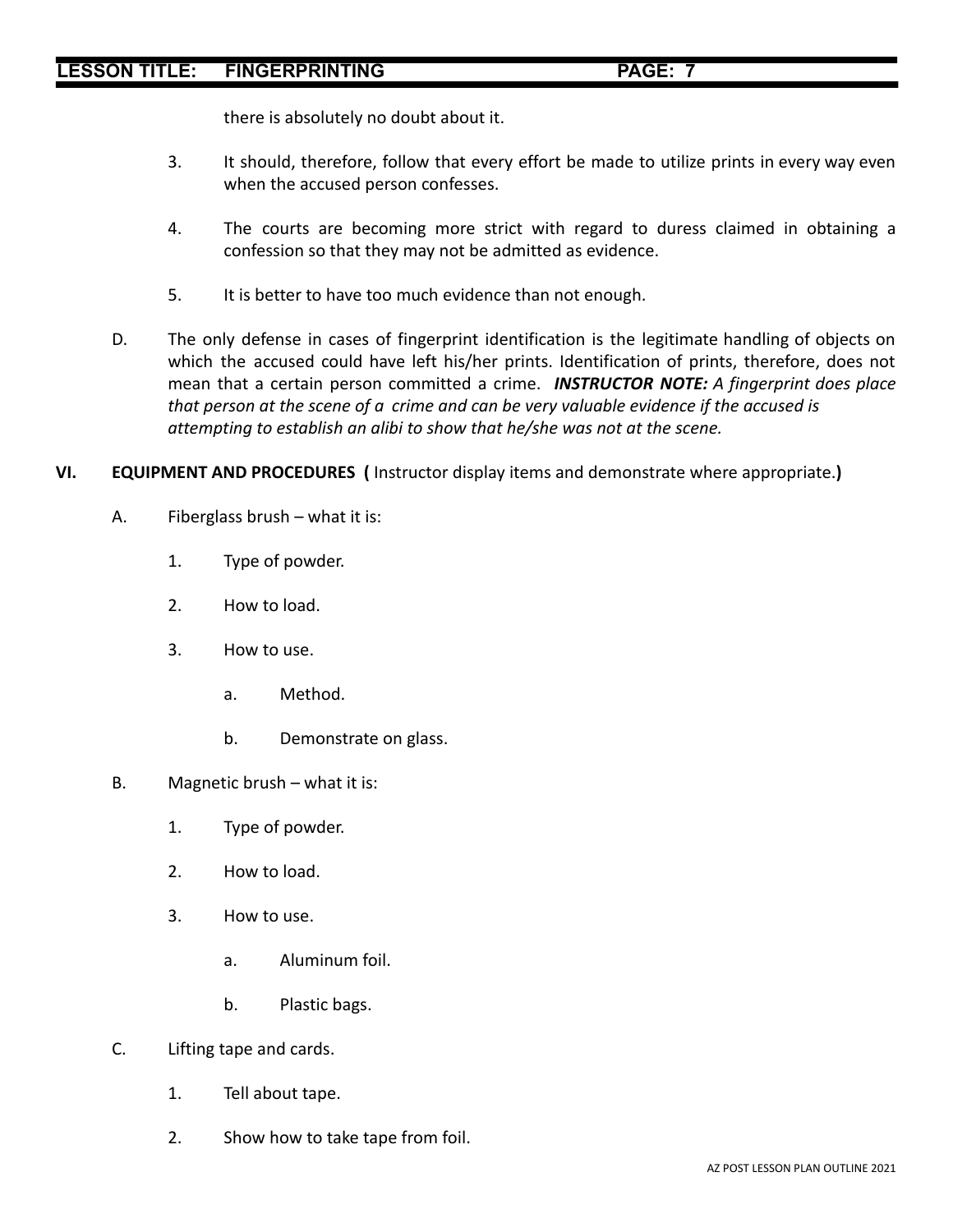- 3. Show how to lift latent.
	- a. Apply tape.
	- b. Remove tape.
- 4. Tell about lift card.
- 5. How to transfer lifted latent.
	- a. Cut off tabs.
	- b. Reinforce filling out card.
- D. Silver Nitrate Process.
	- 1. Silver nitrate solution: We use a solution of 35 silver nitrate to a gallon of water.
		- a. The object is dipped into the solution then a blotter is used to remove the excess liquid.
		- b. Place the object under a heat lamp and the impressions will be brought out.
		- c. This chemical reaction is caused by a person excreting salt from the body.
		- d. Caution should be used to not get his/her solution on the clothing or hands, as it will stain both.
	- 2. The silver nitrate process is done only by trained forensic personnel.

#### **VII. UTILIZING FINGERPRINTS ON THE JOB**

- A. Where fingerprints are most valuable.
	- 1. Many times a stolen car may be found abandoned and later a suspect may be located.
	- 2. If the suspect's fingerprints are located in the vehicle, there can be no doubt that person was in that car.
	- 3. Fingerprints can also be valuable in cases where proof is needed to place a suspect in a vehicle in connection with other crimes when the apprehension of the suspect was made out of the car. (emphasize prints must be found in the vehicle.)
- B. Searching the vehicle for fingerprints.
	- 1. It is quite apparent that it would not be feasible to process the entire vehicle for prints.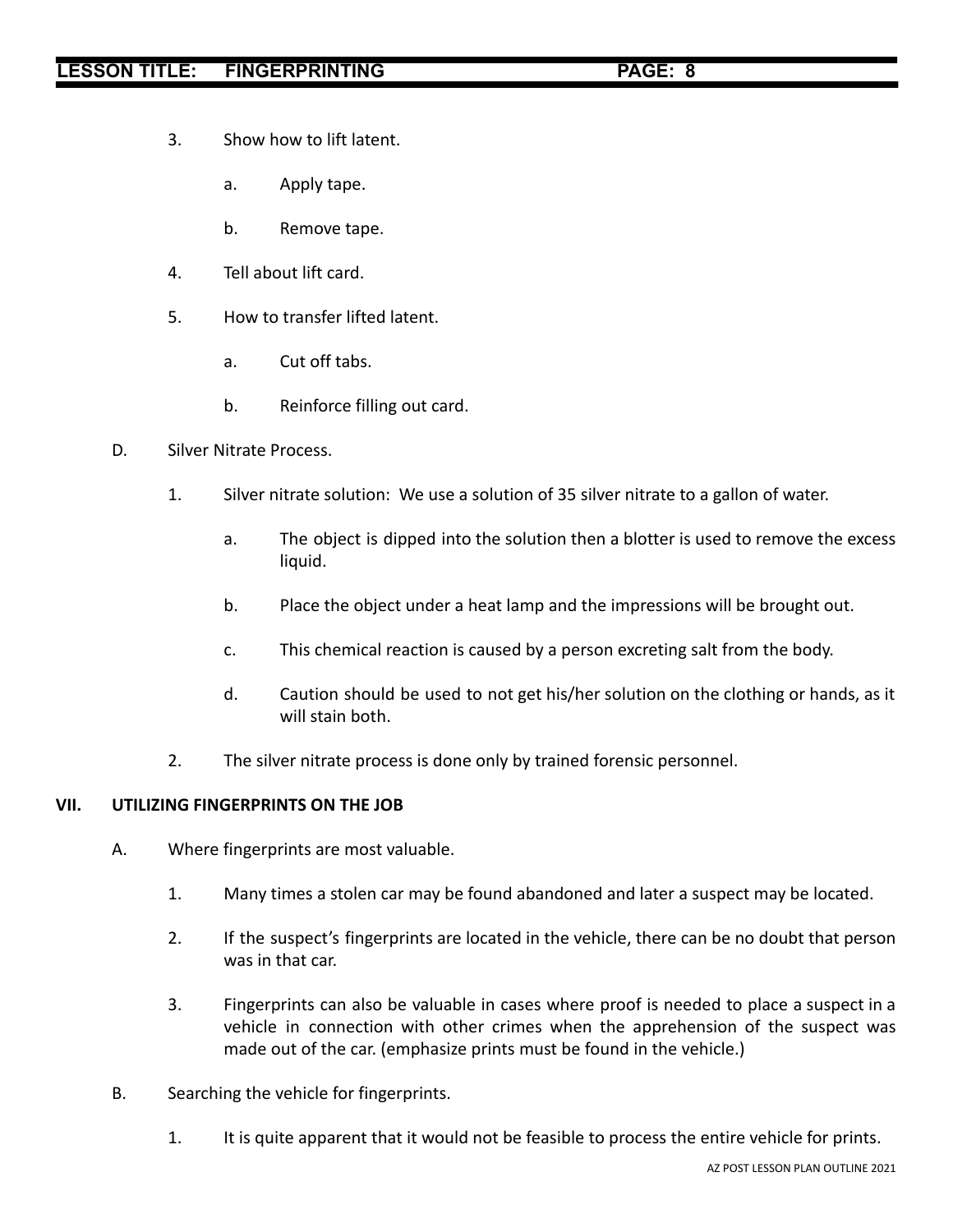- 2. Obvious places are dusted first and with the use of a flashlight, a search can be made of larger areas without processing.
- 3. The rear view mirror is an excellent place to find plain prints.
- 4. Also, the top of the vehicle just over the left front door.
- 5. Door handles, knobs, steering wheels and so forth are obvious places for prints but because they are handled by everyone, it is difficult to obtain an identifiable print, but they should always be dusted.
- C. Never handle papers, envelopes or other documents until they have been processed for prints.

#### **VIII. STUDENT EXERCISE AND TEST**

A. Split class. Each student develops and lifts latents from glass using a fiberglass brush and from a plastic bag and aluminum foil using a magnetic brush.

#### **IX. TYPES OF PATTERNS:**

- A. The pattern area is a part of the finger impression with which we are concerned with regard to interpretation and classification.
- B. Fingerprints may be resolved into three (3) large general groups of patterns, each group bearing the same general characteristics or family resemblance.
- C. The patterns may be further divided into sub-groups by means of the smaller differences existing between the patterns in the same general group.
- D. These divisions are as follows:
	- 1. Arch.
		- a. Plain arch.
		- b. Tented arch.
	- 2. Loop.
		- a. Radial loop.
		- b. Ulnar loop.
	- 3. Whorl.
		- a. Plain whorl.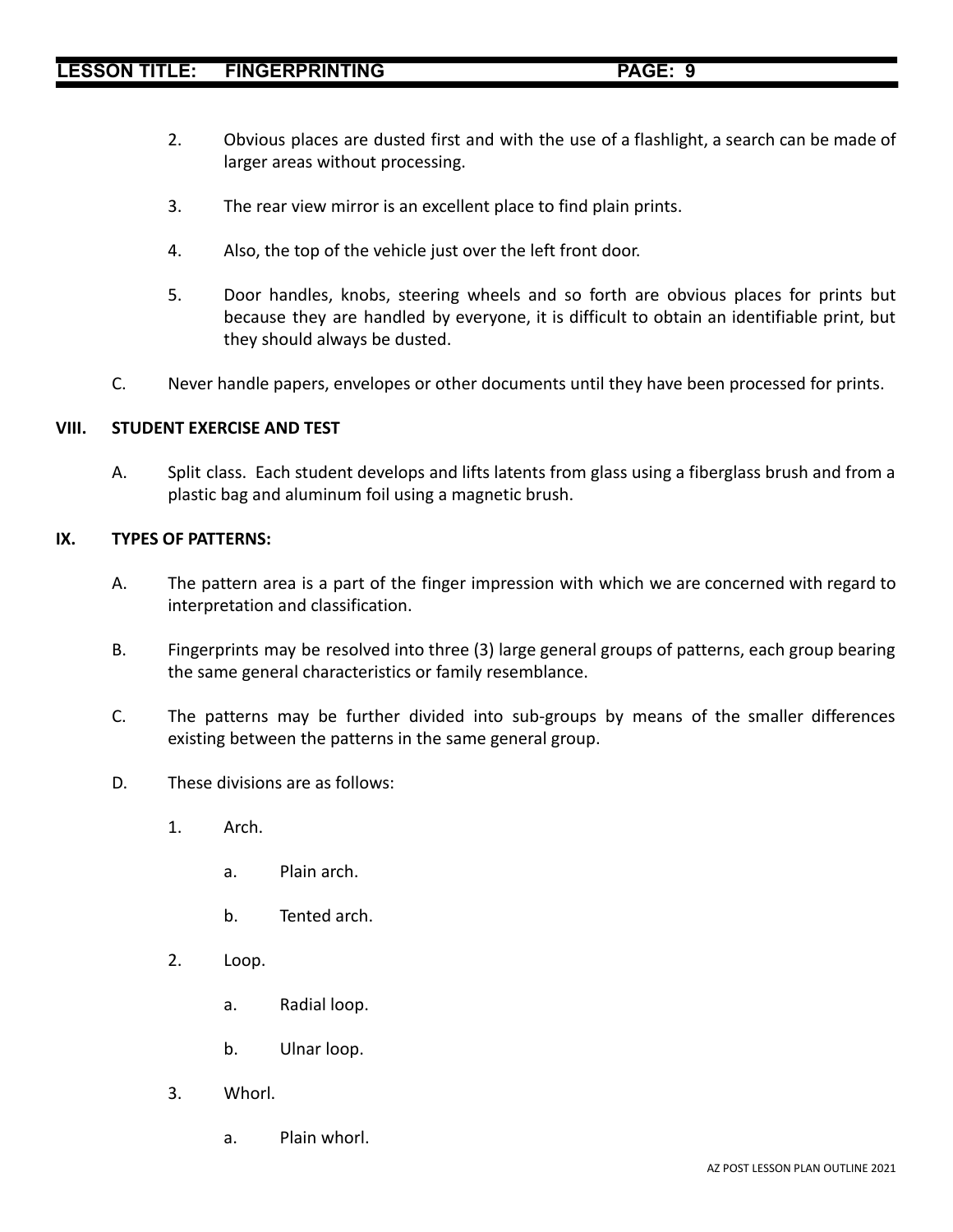- b. Central pocket loop.
- c. Double loop.
- d. Accidental whorl.

#### **X. HOW TO TAKE INKED FINGERPRINTS**

- A. The equipment required for taking fingerprints is so inexpensive that this element should prohibit no one from taking advantage of this important branch of identification.
	- 1. It consists of Printer's ink (a black heavy paste).
	- 2. A roller.
	- 3. An inking plate upon which to ink the fingers.
	- 4. A card clamp or holder this item is not essential, but is very useful in holding the card in place to prevent slipping.
- B. Ordinary writing ink, colored ink or a stamp pad ink are poor media because they are too light or thin and take too long to dry.
- C. The roller (used to spread the ink thinly and evenly on the plate) best adapted to fingerprint work is similar to that used by printers in making galley proofs and its size is a matter to be determined by the individual needs and preference of the operator.
- D. The usual one is about six (6) inches long and two (2) inches in diameter and may be obtained at a printer's supply store.
- E. A good inking plate may be made by inlaying a block of wood with a piece of plate glass about one-half (½) inch thick, about six (6) inches wide and 14 inches long.
	- 1. This glass plate alone, however, is sufficient.
	- 2. The inking glass should be elevated to a sufficient height to allow the subject's forearm to assume a horizontal position when the fingers are being inked.
	- 3. This equipment should be supplemented by a cleansing fluid and cloths to prepare the subject's fingers and to cleanse the roller and inking place thoroughly after each use.
- F. Fingerprints should be taken on eight (8) x eight (8) inch cards, as this size has been adopted generally because of facility in filing and the desirability of uniformity.
	- 1. To understand the importance of taking the rolled impressions carefully, it must be remembered that the comparison of fingerprints involves differentiation by patterns,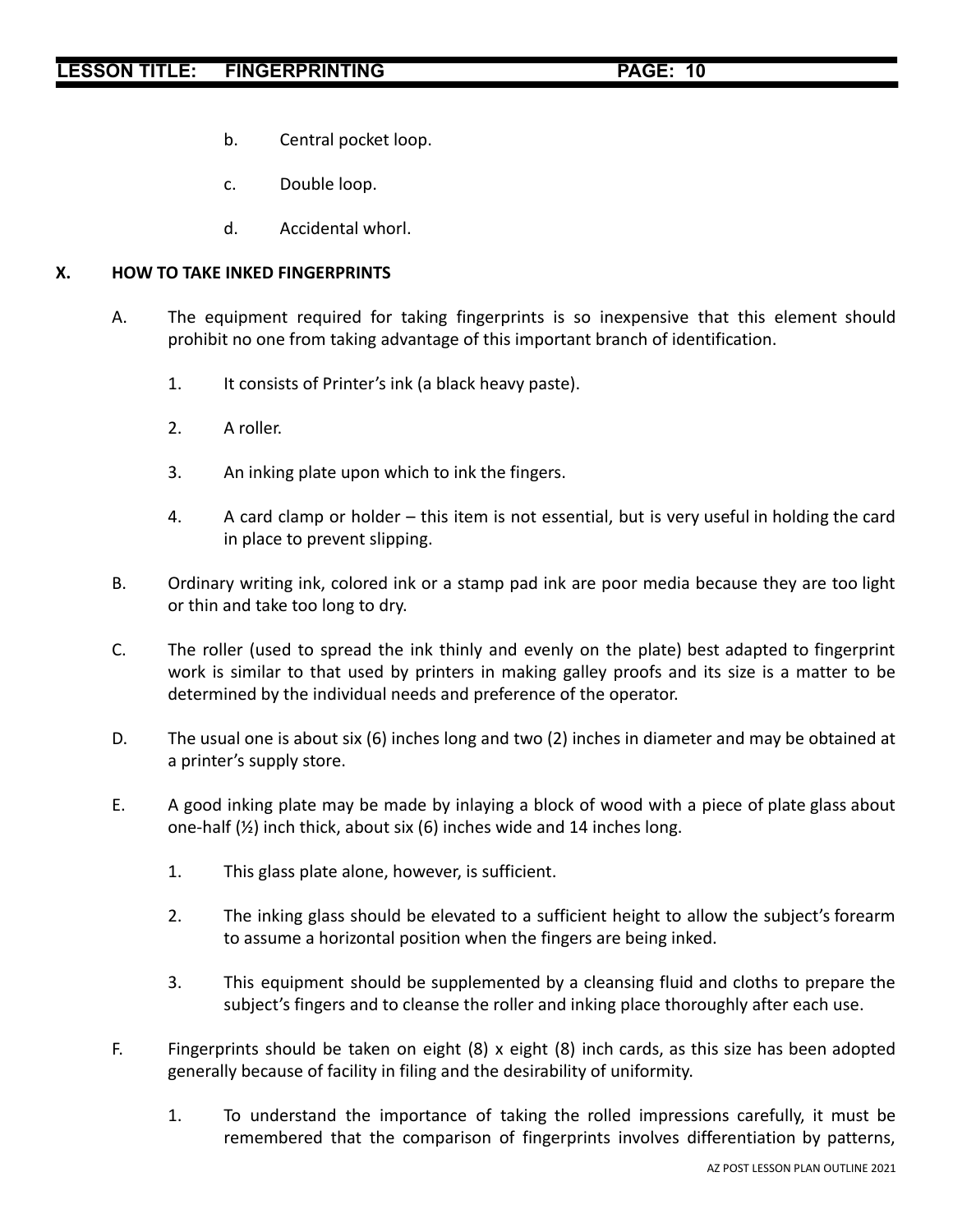ridge counting and ridge tracing and certain focal points must be included to make classification possible.

- 2. In preparing to take a set of fingerprints, several daubs of ink should be placed on the inking glass or slab and thoroughly rolled until a very thin, even film covers the entire surface.
- 3. The subject should stand in front of and at forearm's length from the inking plate.
- 4. In taking the rolled impressions, the side of the bulb of the finger is placed upon the inking plate and the finger is rolled to the other side until it faces the opposite direction.
	- a. Care should be exercised that each finger is inked evenly from the tip to below the first joint.
	- b. By pressing the finger lightly on the card and rolling in exactly the same manner, a clear rolled impression of the finger surface may be obtained.
- 5. It is better to ink and print each finger separately, beginning with the right thumb and then, in order, the index, middle, ring and little fingers.
- 6. While the degree of pressure to be exerted in inking and taking rolled impressions is important, this may best be determined through experience and observation.
	- a. It is quite important, however, that the subject be cautioned to relax and refrain from trying to help the operator by exerting pressure, as this prevents the operator from gauging the amount needed.
	- b. A method which is helpful in effecting the relaxation of the subject's hand is that of instructing him/her to look at the opposite wall and not to look at his/her hand.

# **XI. PRACTICAL EXERCISE: P. O. 5.1.1**

- A. Cadets will participate in processing a variety of surfaces and lifting actual latent prints from glass, metal, plastic, paper and vehicle surfaces.
- B. The instructor will demonstrate chemical techniques used in the crime lab for lifting prints.

# **XII. CONCLUSION**

- A. Review of performance objectives.
- B. Final questions and answers.
- C. Instructor closing comment(s).